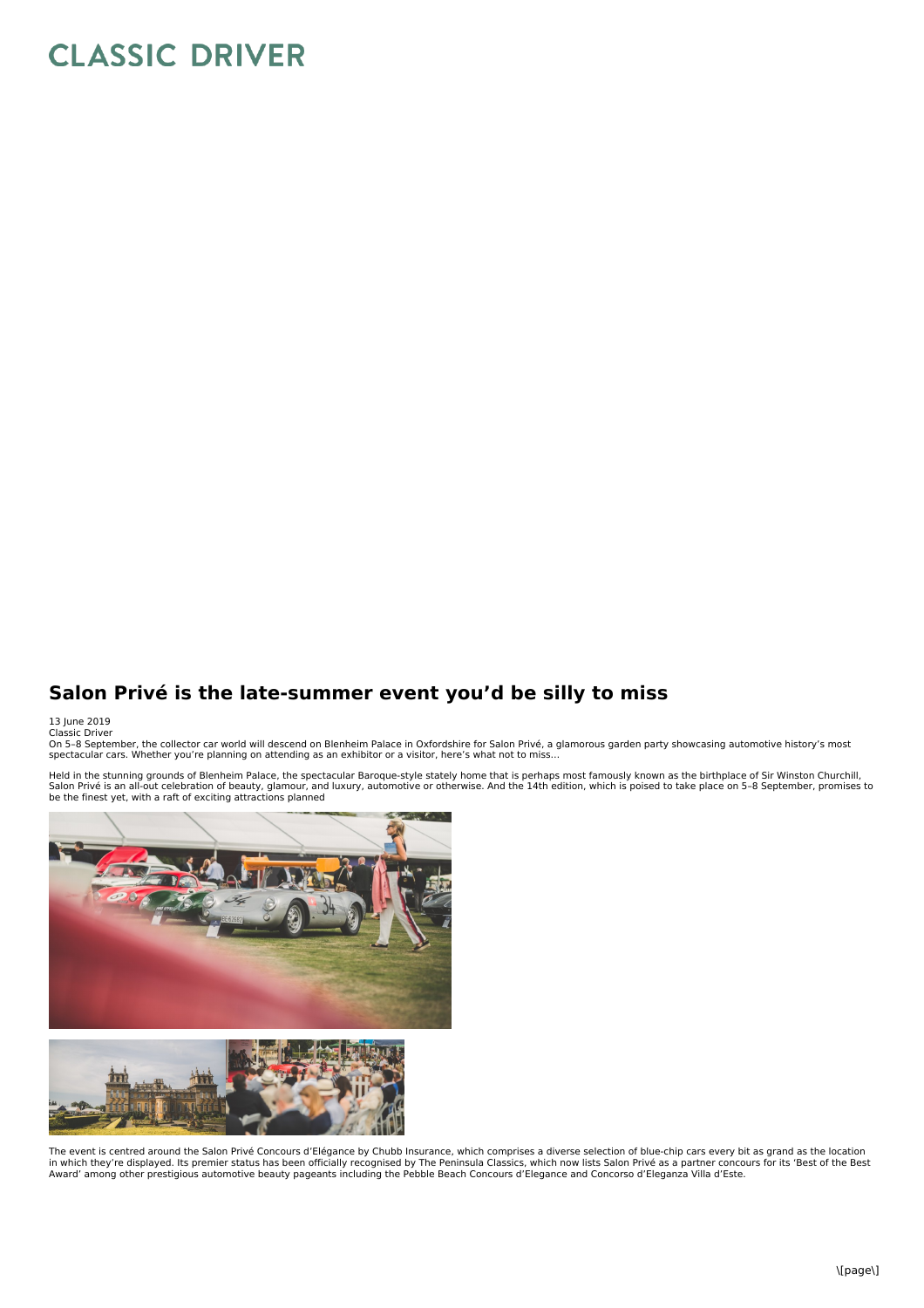

To give you an idea of the format and calibre of the cars vying for the discerning judge's affections at Salon Privé, the class of 2018 was divided into 13 classes ranging from<br>pre-War Bugattis to supercars of the 1970s an America. The coveted 'Best of Show' trophy was ultimately awarded to an exquisite 1932 Bugatti Type 55 Roadster – a worthy winner.

This year sees an equally fabulous and eclectic line-up of automotive treasures, including a rare 1931 Alfa Romeo 1750GS, a beautifully regal Bentley 8 Litre from 1932, and<br>one of the finest Ferrari 500 TRCs on the face of





This year's 'Best of Show' will be awarded on the afternoon of Friday 6 September, which is Ladies' Day by Boodles. Ladies' Day is chance to cut a dash, socialise, and ogle the<br>cars without the competitive pressures of the



It's all change on Saturday 7 September, when Salon Privé will transform into one giant birthday party for Bentley, which of course celebrates its centenary in 2019. Bentley<br>Masters by Chubb Insurance, Pirelli, and Lockton from pre-War 'Blowers' to contemporary Continental GTs – invade Blenheim Palace for a thoroughly British affair.